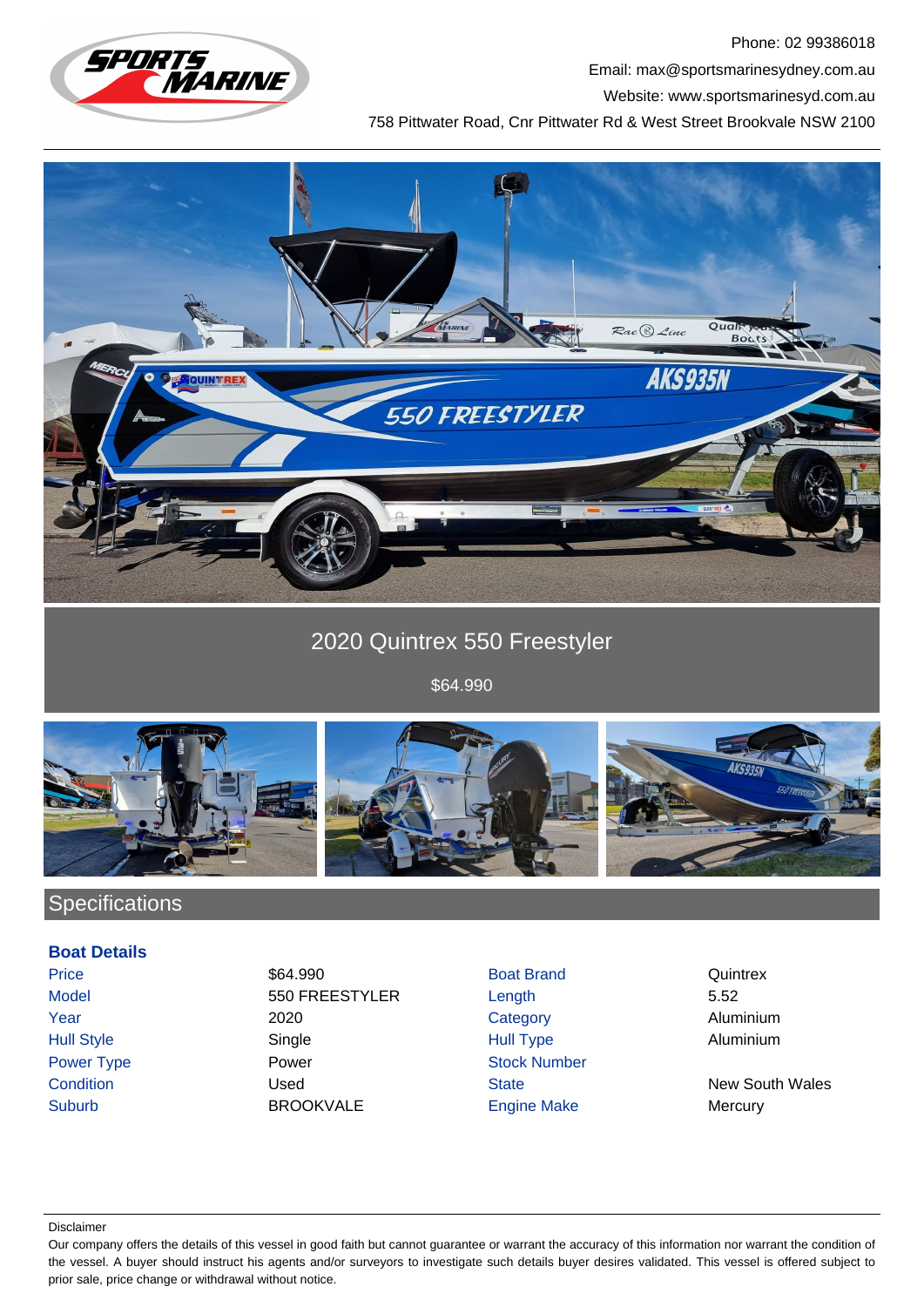

### **Description**

2020 Quintrex 550 Freestyler

Powered by a Mercury FourStroke 135HP, showing only 60 hours, the 550 Freestyler is a great family/friend aluminium fishing boat. Perfect for spending time on the water cruising or fishing.

Established in 1945 Quintrex has long been an Australian boating favourite. Producing over 80 models, Quintrex is synonymous with quality and it is Australia's largest manufacturer of aluminium boats.

Specifications:

LOA: 5.52m

Beam: 2.35m

Dry Weight: 660kg

Fuel Capacity: 98L

Person Capacity: 7

Key Features:

- Bait Board and Bait Tank with Electric Water Pump
- Detachable Fish Hod Holder
- New Release APEX Hull Design
- Transom Door
- Bimini Top
- In-floor storage locker
- Maritime Adjustable Bucket Seats
- Fusion Bluetooth Stereo
- GPS / Sounder / Fish Finder Lowrance HDS9
- GME VHF Radio
- Underwater LED Lights
- Full Boat Cover

Disclaimer

Our company offers the details of this vessel in good faith but cannot guarantee or warrant the accuracy of this information nor warrant the condition of the vessel. A buyer should instruct his agents and/or surveyors to investigate such details buyer desires validated. This vessel is offered subject to prior sale, price change or withdrawal without notice.